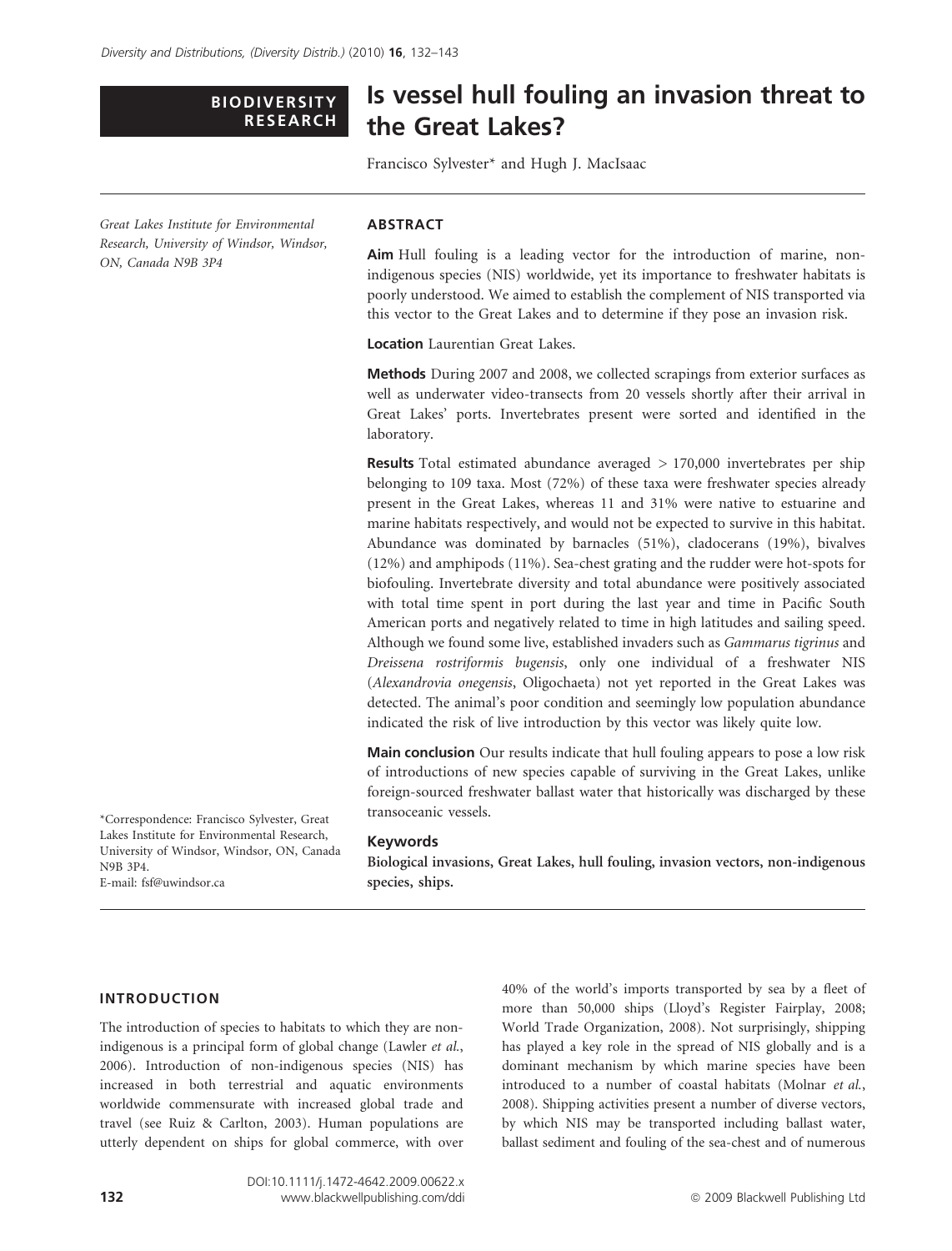external surfaces (hereafter generalized as 'hull fouling') (see Carlton, 1985; Carlton & Hodder, 1995; Gollasch, 2002, 2007; Fofonoff et al., 2003; Minchin & Gollasch, 2003; Coutts & Taylor, 2004).

Hull fouling is recognized as a very important vector of introduction, having played a central role in introduction of aquatic NIS to many coastal, marine habitats (e.g. Carlton, 1985; Gollasch, 2002; Coutts et al., 2003; Godwin, 2003; Farrapeira et al., 2007). The importance of this vector reflects the many centuries of marine shipping by wooden and later steel-hulled vessels, the large number of vessels engaged in global trade and the large surface areas available to be colonized by NIS (Carlton & Hodder, 1995; and references cited therein). Despite this, hull fouling typically has not been included in government invasive species management programmes, Australia being an exception.

The Laurentian Great Lakes have sustained a steady increase in the number of NIS that has been reported established over the past 150 years (Holeck et al., 2004; Ricciardi, 2006). The most important vector of NIS introduction since the modern St. Lawrence Seaway began operation in 1959 is ballast water released from transoceanic vessels, which accounts for between 55 and 70% of new established NIS during this period (Holeck et al., 2004; Kelly et al., 2009). Hull fouling seems comparatively unimportant, accounting for likely introduction of only two (< 4%) species, the red alga Bangia atropurpurea (Agardh, 1824) and the green alga Enteromorpha flexuosa (Bliding, 1963) (Kelly et al., 2009). To date, only a single study has examined hull fouling on the Great Lakes. Patch samples collected from a single vessel that was sampled during emergency dry-dock on Lake Ontario included 74 distinct marine and freshwater fouling taxa, although the total community may have included between 100 and 200 species (Drake & Lodge, 2007). Eight of 29 taxa identified to species level had never been reported in the Great Lakes (Drake & Lodge, 2007). Considering that between 439 and 622 transoceanic vessels entered the Great Lakes each year between 1994 and 2000 (Colautti et al., 2003), hull fouling would at first glance appear to be a potentially important mode of species introduction. This vector could be enhanced by the implementation in 2008 of a ban on use of highly effective tributyl tin-based antifouling paints, as required by International Convention of the Control of Harmful Antifouling Systems on Ships (Evans et al., 2000).

It is possible that freshwater species attached to hull surfaces could be regularly introduced to the Great Lakes, yet fail to colonize successfully because they arrive dead or in very poor condition following open-ocean exposure (Colautti & Mac-Isaac, 2004). The present lack of regulation of hull fouling relative to ballast water vectors reflects an assumption that the Great Lakes are invulnerable to invasions via hull fouling species. In this study, we present the first large-scale assessment of fouling communities on transoceanic vessels operating on the Great Lakes to explore the invasion risk posed by this vector and whether management is required.

# METHODS

During the summers of 2007 and 2008, we surveyed exterior surfaces of 20 commercial transoceanic vessels visiting ports on the Great Lakes. Vessels were sampled in both Canadian (Clarkson, Hamilton) and USA (Cleveland and Toledo) ports. All surveys were conducted by contract divers while ships were stationary in port. We sampled bulk carriers (16 vessels) and chemical tankers (four vessels), two of the most prevalent types of transoceanic vessels entering the Great Lakes. Sampling was opportunistic and based on availability of vessels and dive teams, although an effort was made to cover a range of ships in terms of time since last dry-dock and time since application of antifouling paint. The first ship surveyed had been dry-docked only 3 months earlier, and its hull surfaces were free of fouling. Using the results of this survey and divers' hull inspection experience, we then set a minimum time of 10 months out of dry-dock for the rest of ships surveyed. This sampling limitation would tend to ensure that we sampled more moderately and heavily fouled ships than would be represented by all vessels inbound to the Great Lakes. We also sought to include vessels from different shipping companies to better reflect the diversity of vessel types, operational patterns and maintenance practices of the shipping community servicing the Great Lakes.

Divers surveyed both sides of the hull of each ship from bow to stern and bottom to waterline (Fig. 1). However, access to the mid-ship section was normally limited by the size of the gap between the hull and the berth bed and wall. The following locations were inspected in all ships surveyed: the rudder sides, bottom, leading and trailing edges, propeller nose and blades, rope guard, stern tube, sea-chests, bow-thruster tunnel and grating, bulbous bow, stem and main hull (Fig. 1). Other locations sampled included the bilge keel, kort nozzle, skeg, anodes, cathodic protections and water discharge holes. However, these locations were found only on a low percentage of the ships, normally associated with low abundances of fouling organisms, and were excluded from the analysis. Our in-water sampling design did not allow us to open and sample inside sea-chests and other protected locations. We did, however, sample from the grating covering the sea-chests. Therefore, hull fouling was probably underestimated in such locations. Two visually identifiable categories of hull fouling were determined: algae and shells. A preliminary analysis showed that shells were mainly barnacles, and will be referred hereafter as 'barnacles'. Physical samples were collected at each location where growth was observed, whereas a value of zero organisms was recorded in locations where no growth was found. Thus, physical sampling was not random, but aimed to include the highest possible number of organisms and species. To estimate average abundances  $m^{-2}$  and for the whole ship, we used percent cover information from random videotransects of the entire hull (see below). Sampling was conducted at each location with  $1-3$  replicate  $20 \times 20$  cm magnetic quadrats attached to the hull of each vessel, or equivalent surface area at uneven locations where the use of the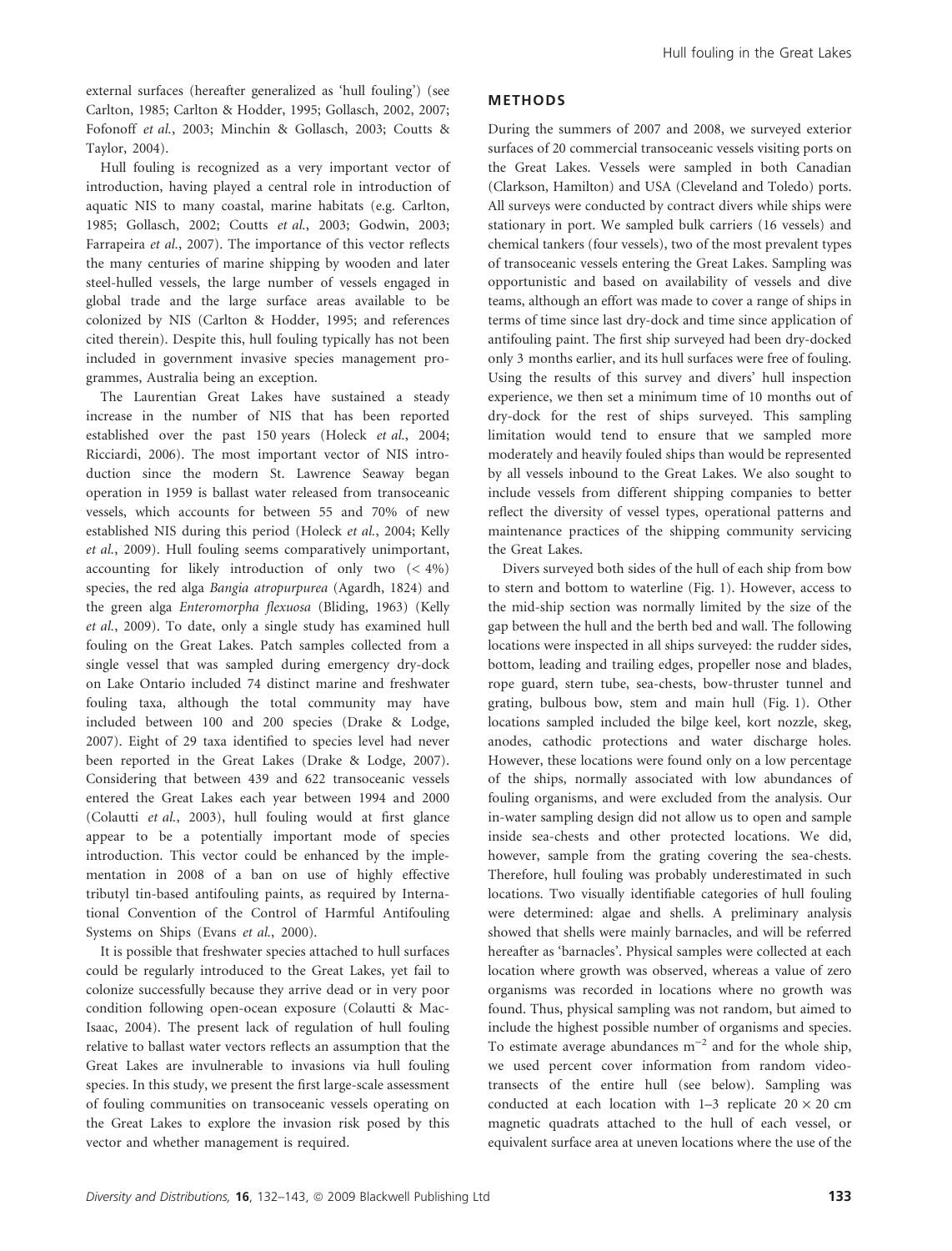

quadrat was not practical. Barnacle samples were scraped into re-sealable plastic bags and a suction device mounted on a scraping blade was used to collect soft growth. As each sample invariably included a volume of water surrounding the ship, we also collected 2 L water samples from the dock at mid-hull depth to be used as controls. The water volume of each hull fouling sample was measured at the dock using a graduated cylinder, and organisms in the equivalent volume of control water sample were subtracted from abundance counts (see below). Species present in control water samples were subtracted from species richness estimations (see below). For five ships, hull samples were examined with naked eye at the dock, prior to fixation, to determine if organisms were dead or alive when collected. However, this analysis was limited to barnacles, amphipods, chironomids, mites, large bivalves and gastropods. The remaining groups were not large enough to be checked reliably. Specimens that appeared alive (e.g. movement, valve/plate closure) were preserved separately. All samples were sieved through a 40  $\mu$ m mesh and preserved in 95% ethanol at the dock. Information including the list of ports-of-call since last dry-dock or 1 year previous to sampling, antifouling protection and the sheet of particulars were collected from the crews of each vessel.

All samples were processed in the lab to estimate abundances and conduct taxonomic identifications. We did not find any macroalgae in our samples. Instead, algal cover was restricted to relatively thin films lacking reproductive structures, thus only organisms from selected samples were identified at a coarse taxonomic level. For this reason, we focused our efforts on invertebrate animals, with consideration of algae restricted to their potential as habitat for invertebrates.

All specimens of non-barnacle invertebrates larger than 1 mm were sorted in the lab, identified under a dissecting microscope and used to estimate abundance. As barnacles often broke during sampling, abundances per sample were estimated based on specimen (all entire shells) and plate (volume-fractionated shell fragments) counts. All entire barnacles and representative samples of fragments were collected for identification. The  $< 1$  mm fraction of the samples was split in the lab using a Folsom splitter (McEwen et al., 1954). At least half of that fraction was sorted under a dissecting microscope and all organisms were identified to main taxonomic groups to estimate abundances. All organisms sorted, or a minimum of 30 individuals of each cladoceran and copepod Figure 1 Locations of exterior surfaces, from which physical samples were collected on transoceanic vessels operating on the Great Lakes. Modified from Coutts & Taylor (2004).

morphotype found, were collected from each sample to conduct taxonomic identification. Taxa were identified to the lowest possible taxonomic level and classified as native, established NIS or non-established NIS to the Great Lakes by consultation with global taxonomists (see Acknowledgements). Many specimens were not identified to species level and therefore our analysis provides lower-bound estimation of species richness. As a result of the colonial nature of polychaetes and hydrozoans and poor condition of the specimens in our samples, we were not able to quantify abundances and taxonomic identifications were limited for these groups. Rotifers and nauplii were excluded from our analysis.

Between 1 and 3 h, random video-transects were shot of each ship at all sampled locations to estimate total percent cover, abundances  $m^{-2}$  and total abundances. We subsequently analysed c. 60 still images per ship using a random stratified design per location. Percent cover of algae and barnacles in the images was estimated by superimposing a 50 point grid to the images. Surface area of each underwater location on the hull was calculated by approximation to simple geometric forms, using technical information and plans of underwater parts provided by the ships' crews. Taxa abundances per location were calculated by multiplying average abundances in  $20 \times 20$  cm physical samples (by estimated % cover at that location) by the location's surface area  $(m<sup>2</sup>)$  and dividing by the surface area of the sampling quadrat  $(0.04 \text{ m}^2)$ . Abundances for the whole ship were calculated as the sum of abundances in all locations. Abundances per wetted surface area were obtained by dividing total abundances per ship by total surface area of underwater locations. These calculations were not possible for one ship, for which we were unable to get video footage and therefore that ship was only used for analyses related to species richness.

# Statistical analysis

To examine whether the sampling design used in the study adequately estimated the likely species pool on a vessel, we estimated species richness for each ship sampled using the Chao-2 species richness estimate. Chao-2 estimate is recommended for quadrat sampling over a heterogeneous habitat, such as the sampling conducted here (Chao, 1987; Chao & Shen, 2003). We estimated Chao-1 species richness for all ships pooled to make a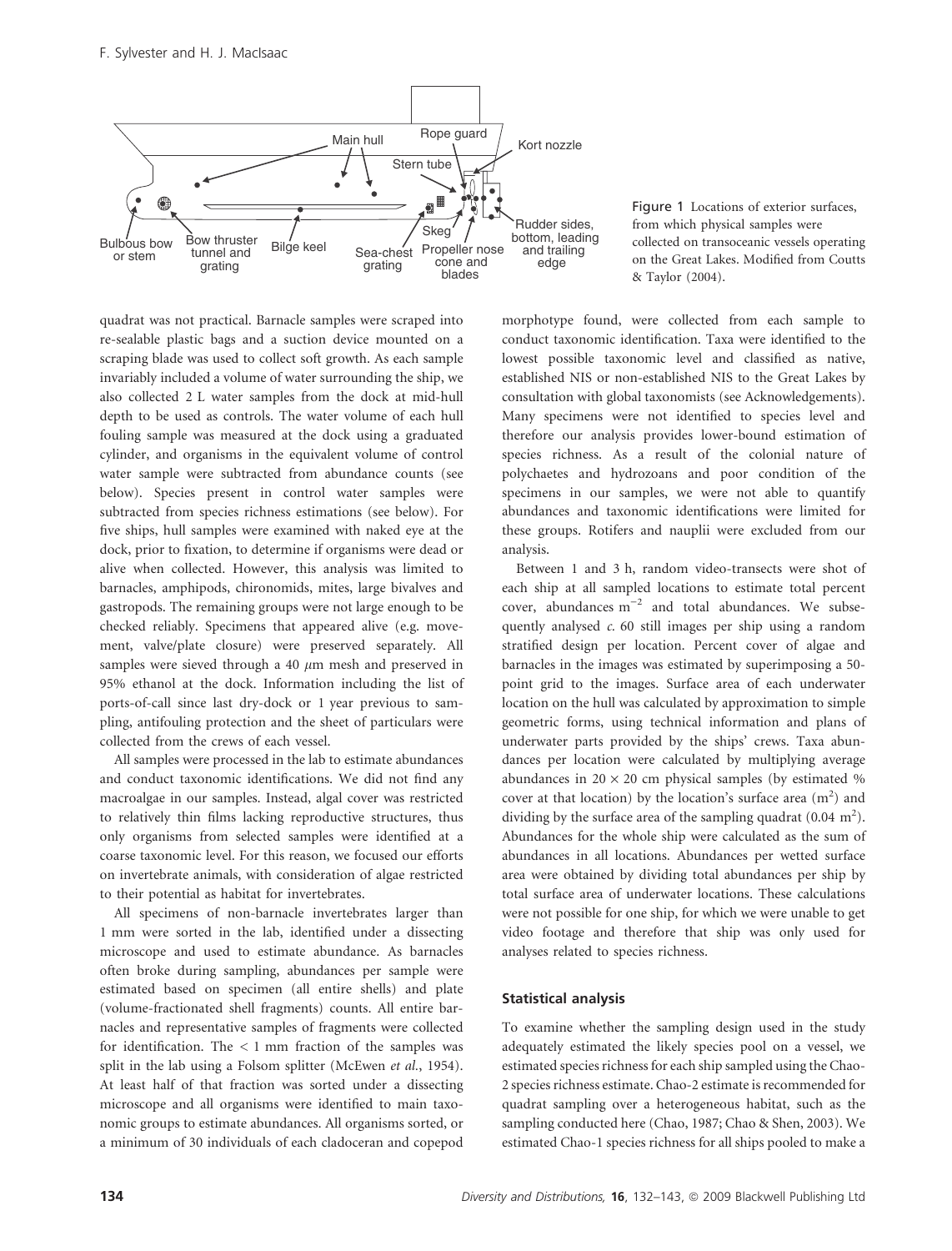comparison between that estimation and the Chao-1 value reported for the ship sampled by Drake & Lodge (2007). We generated an individual-based species rarefaction curve pooling samples from all ships to make comparisons with a curve generated using the data in Drake & Lodge (2007). Additionally, we estimated Chao-2 richness for different external surfaces on the hull to compare species richness across locations in the ships surveyed. Sample-based species rarefaction curves were graphed for hull surfaces with non-overlapping confidence intervals. As a result of insufficient sample size, these calculations could not be made for the bulbous bow and stem.

We estimated Chao-2 species richness of non-barnacle invertebrates on algae and barnacles. Chao-1 and Chao-2 estimates were calculated using spade software (Chao & Shen, 2006). Species rarefaction curves were generated with 5000 random iterations using ecosim software (Gotelli & Entsminger, 2006). Confidence intervals (95%) were generated with the same software to test for significant differences (Chao & Shen, 2006; Gotelli & Entsminger, 2006). To analyse species richness at comparable levels of sampling effort, the x-axis of samplebased rarefaction curves was rescaled to number of individuals based on the average number of individuals per sample (Gotelli & Colwell, 2001).

We tested for differences in the abundance of non-barnacle invertebrates on algal versus barnacle cover, as well as for differences in % cover between locations on the hull, to detect potential hot-spots for hull fouling. This analysis was carried out using Mann–Whitney U-test. Parametric tests were not used because the assumptions of those tests could not be met.

A principal component analysis (PCA) was conducted to explore the relationship between the assemblages found on a vessel and a range of variables relating to the ship's travel and maintenance history (Statistica 7.0, Statsoft, Tulsa, OK, USA). We looked for relationships between hull fouling invertebrate community variables and those that integrated the sailing speed, hull husbandry and voyage history, each of which was collected from the ships' crews. Variables in this analysis included total abundance of invertebrates, total abundance excluding barnacles, percent cover of barnacles, total observed richness, Chao-2 species richness estimate, total number of samples per ship, sailing speed, time since last dry-dock, time since last painted with antifouling coating, total and maximum residence time at port per region over the previous year. We classified ports-of-call according to the following regions: (1) North America; (2) Europe and North Africa (for simplicity, referred to as 'Europe'); (3) Central America (Gulf of Mexico, Caribbean Sea and Pacific coast of Central America); (4) Atlantic South America; (5) Pacific South America; (6) India, South and Central Africa; (7) Norwegian Sea and Arctic region (referred to as 'Arctic'). Additionally, we included in the analysis the time since last Panama Canal crossing. This coarse classification was aimed to separate ports according to factors that can potentially affect fouling communities, such as long transits across oceans, hemisphere switching, freshwater exposure in the Panama Canal, and adverse environmental conditions in high latitudes (Coutts, 1999; Coutts & Taylor, 2004). The output of the PCA allowed us to detect visually patterns of relatedness between hull fouling and other variables studied. In this type of analysis, correlated variables are plotted close together on the graph, and the length of the vector along two principal axes indicates the relative importance of that variable in explaining variability of the data.

We constructed regression models to analyse total abundance of invertebrates and species richness per ship as a function of total time in port during the year prior to sampling, time since last dry-dock, time since last painted and typical sailing speed. We tested several linear and nonlinear, least square regression models (R, R Foundation for Statistical Computing, Vienna). Nested models were compared using a likelihood ratio test (chi-square), and the simplest, significant model was selected. Variables that did not improve the full model were eliminated. For non-nested models, we used AICc (bias-corrected Akaike Information Criterion for small samples; Burnham & Anderson, 2004) to evaluate relative model performance. A significance level of 95% was used for all statistical analyses.

# RESULTS

The hulls of 20 ships sampled ranged between 3600 and 8400  $\,\mathrm{m}^2$ of underwater surface area, the vessels had gone between four and 55 months since last being dry-docked and painted with antifouling coatings. Overall, the vessels had relatively low cover of biofouling organisms (mean 1.5%; Table 1). We collected 98 hull fouling samples from 18 ships surveyed, with two vessels lacking any fouling. Average invertebrate density was 172,000 individuals ship<sup>-1</sup> (max.  $1.5 \times 10^6$  individuals ship<sup>-1</sup>) or 23 individuals  $m^{-2}$  (max. 215 individuals  $m^{-2}$ ) (Table 1). We examined 8250 hull fouling organisms, which belonged to 109 distinct taxa and 57 identified species (see Appendices S1 and S2 in Supporting Information).

Barnacles (51%), cladocerans (19%), bivalves (12%) and amphipods (11%) had the largest contributions to total abundance of organisms per ship (Fig. 2a,b). While bivalves were very abundant, the number of species was the modest. Copepods and oligochaetes were not abundant, but accounted for a large fraction of the species found (Fig. 2c). With the exception of a single specimen of the oligochaete Alexandrovia onegensis (Hrabe, 1962), which was in poor condition, we did not find any fresh or brackish-water species that have not already been reported in the Great Lakes (Fig. 2c; Appendix S1). Nevertheless, we did find several established NIS, including Cercopagis pengoi (Ostroumov, 1891), Bythotrephes longimanus (Leydig, 1860), Daphnia lumholtzi (Sars, 1885), Dreissena rostriformis bugensis (Andrusov, 1897), and Gammarus tigrinus (Sexton, 1939) (Appendix S1).

We found live specimens belonging to seven species and five genera of amphipods, mites and chironomids, which accounted for 66, 27, and 22%, respectively, of the total abundances of those groups in the ships for which live samples were examined (Appendices S1 and S2). Live copepods, cladocerans and oligochaetes were also collected (Appen-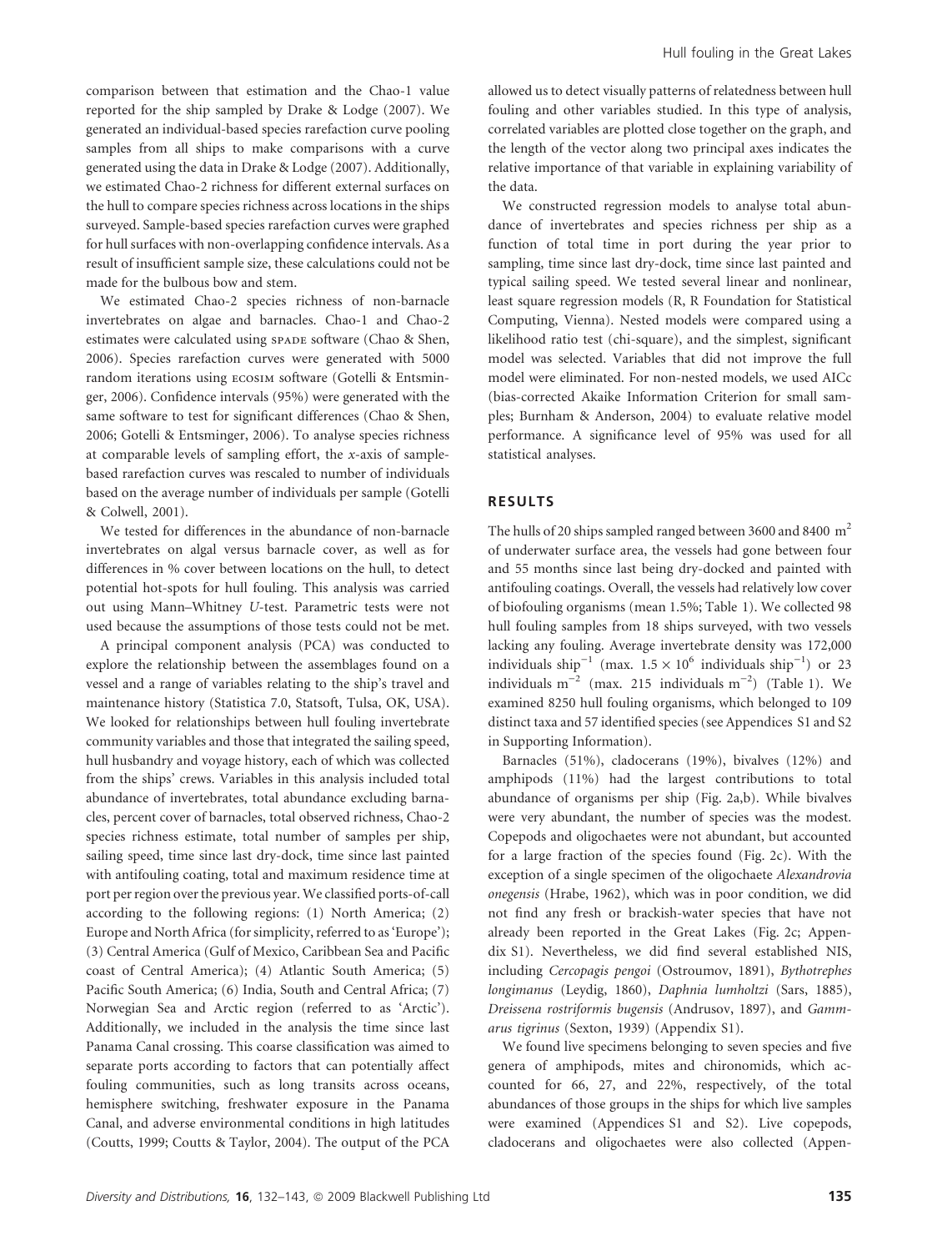| Ship | Underwater<br>surface area $(m2)$ | Time since last<br>dry-dock (d) | Time since last<br>painted (d) | Percent<br>cover $(\% )$ | Invertebrate<br>abundance<br>(individuals $m^{-2}$ ) | Invertebrate<br>abundance<br>$\left(\text{individuals ship}^{-1}\right)$ |
|------|-----------------------------------|---------------------------------|--------------------------------|--------------------------|------------------------------------------------------|--------------------------------------------------------------------------|
|      | 6589                              | 110                             | 110                            | $0.0\,$                  | 0.00                                                 | $\boldsymbol{0}$                                                         |
|      | 6615                              | 478                             | 493                            | $0.0\,$                  | 0.00                                                 | $\boldsymbol{0}$                                                         |
|      | 7696                              | 429                             | 429                            | 4.1                      | 0.00                                                 | 20                                                                       |
|      | 5082                              | 348                             | 340                            | $0.0\,$                  | 0.01                                                 | 48                                                                       |
| 5    | 4899                              | 286                             | 275                            | 0.0                      | 0.01                                                 | 57                                                                       |
|      | 8214                              | 1528                            | 1528                           | 0.1                      | 0.02                                                 | 202                                                                      |
|      | 7702                              | 1021                            | 1021                           | 0.0                      | 0.09                                                 | 714                                                                      |
|      | 3602                              | 478                             | 478                            | 0.0                      | 0.22                                                 | 803                                                                      |
|      | 8387                              | 936                             | 936                            | 8.9                      | 0.17                                                 | 1455                                                                     |
| 10   | 7705                              | 909                             | 1398                           | 0.1                      | 0.49                                                 | 3770                                                                     |
|      | 7809                              | 538                             | 1218                           | 1.2                      | 1.39                                                 | 10,875                                                                   |
|      | 8389                              | 537                             | 537                            | $0.0\,$                  | 1.35                                                 | 11,305                                                                   |
|      | 7265                              | 931                             | 931                            | 1.0                      | 2.11                                                 | 15,296                                                                   |
|      | 3577                              | 1097                            | 1138                           | 0.9                      | 5.18                                                 | 18,521                                                                   |
| 15   | 4207                              | 623                             | 623                            | 6.0                      | 6.04                                                 | 25,415                                                                   |
|      | 7652                              | 924                             | 934                            | 0.3                      | 4.14                                                 | 31,676                                                                   |
|      | 7673                              | 861                             | 861                            | 0.5                      | 61.17                                                | 469,374                                                                  |
|      | 7086                              | 763                             | 751                            | 1.9                      | 157.30                                               | 1,114,698                                                                |
|      | 7251                              | 512                             | 512                            | 3.6                      | 214.95                                               | 1,558,661                                                                |
| 20   | 7719                              | 502                             | 1671                           | NA                       | NA                                                   | <b>NA</b>                                                                |
| Mean | 6756                              | 691                             | 809                            | 1.5                      | 23.93                                                | 171,731                                                                  |

Table 1 Ship characteristics and abundance of invertebrates on hull surfaces. Ships are arranged in increasing order of invertebrate abundance. Abundance could not be estimated for one vessel (NA).

dix S1). This combination of freshwater and marine species posed no risk of invasion because each of the former species was already present in the Great Lakes.

We also found 21 marine taxa not found in the Great Lakes in our samples. With the exception of the amphipod Marinogammarus obtusatus (Dahl, 1938), these taxa were always in poor condition and probably dead when collected (Appendices S1 and S2). Algae were dominated by small Phaeophyceae (brown algae). The abundance of invertebrates excluding barnacles was an order of magnitude larger on barnacles than on algae ( $P < 0.01$ , Mann–Whitney U-test).

Estimated richness averaged < 25 species for 12 vessels, with a maximum of 78, and was 2.4 times higher than observed richness for all ships (Fig. 3). These richness estimates are substantially lower than that observed by Drake & Lodge (2007). However, estimated species richness for the Drake and Lodge ship was not statistically different from that based on pooled samples from our 20 ships (Fig. 4). Nonetheless, the accumulation rate was much steeper for the Drake and Lodge ship than for our pooled values (Fig. 4).

Overall, 51% of the underwater locations examined lacked fouling. Leading edge of the rudder and sea-chest grating accumulated the most species, whereas propeller, hull, and rudder sides and bottom had the fewest species (Fig. 5b). Sea-chest grating also accumulated species at a much greater rate than did other surfaces, particularly the hull (Fig. 5a). Although we could not estimate species richness for the bulbous bow and stem, we only found five different species on two ships at these locations. For this reason, we anticipate species richness was not high at these sites. Seachest grating, hull, bulbous bow, stem and bow thruster had comparatively low levels of fouling, whereas the rudder leading edge, rudder trailing edge and rope guard were among the most heavily fouled locations (Fig. 5c). Invertebrate fouling was almost always associated with barnacles on locations including the sea-chest grating, bow thruster and rope guard, whereas that on rudder sides and bottom and bulbous bow and stem was much less reliant on barnacle presence (Fig. 5).

PCA revealed a strong negative correlation between longest and total stationary time spent in the Arctic and hull fouling variables (Fig. 6). Species richness and invertebrate abundance were also negatively correlated with typical sailing speed. Conversely, fouling was strongly associated with total and maximum time spent in ports in the Pacific coast of South America and, to a lesser extent, with time since last crossing through the Panama Canal (Fig. 6). Time since dry-dock and time since painted with an antifouling coating were not related to hull fouling variables.

The most significant variables in both single variable and full regression models were time spent in port during the year prior to sampling ( $P < 0.001$ ) and sailing speed ( $P < 0.05$ ). The best model ( $AICc = 62.02$ ) predicted total abundance of invertebrates (A, in individuals ship<sup>-1</sup>) as

$$
\log A = 0.0539TP - 0.2439S - 1\tag{1}
$$

where TP (in days) is total time in port during the year prior to sampling, and S (in knots) is sailing speed. Species richness per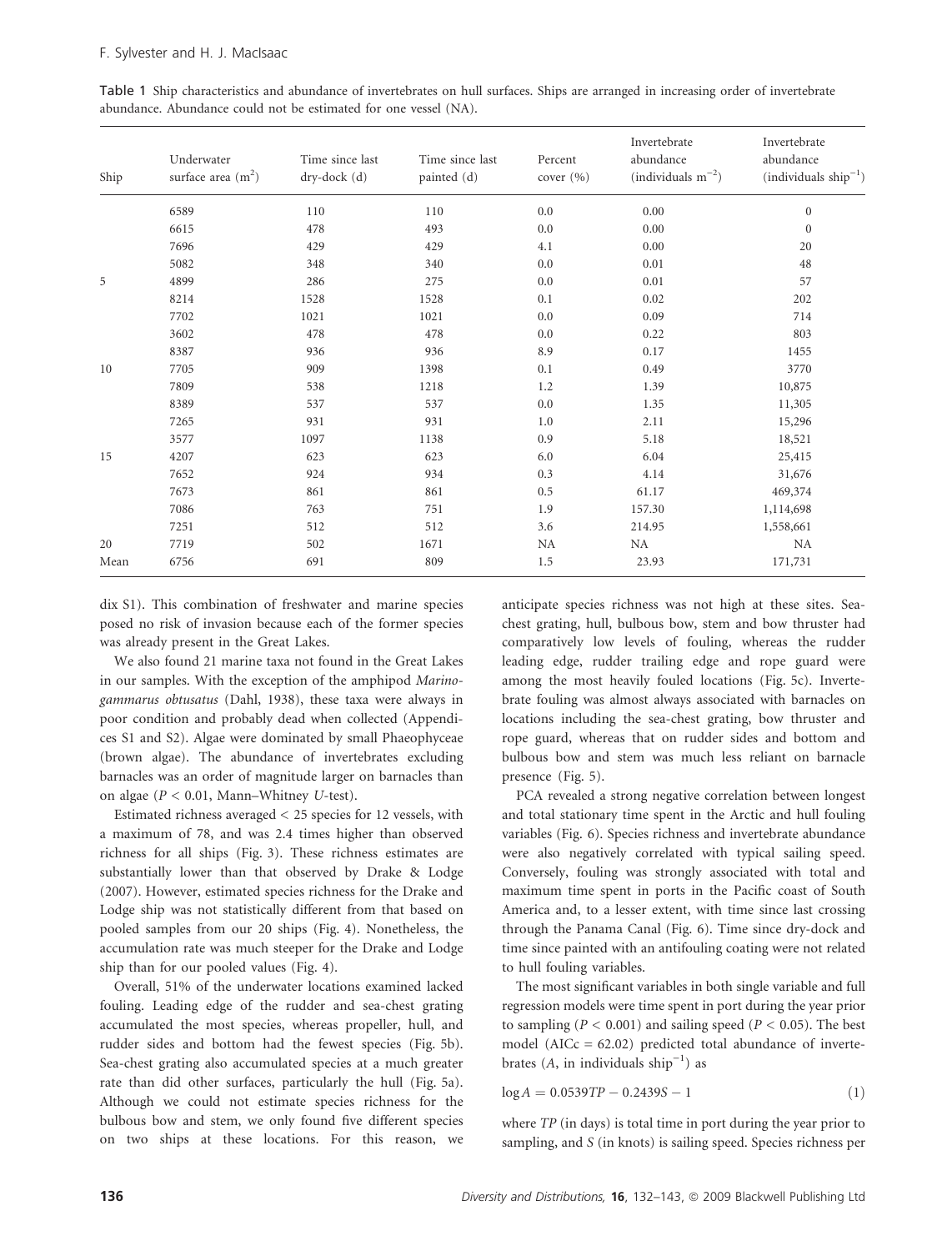

Figure 2 Mean (+SE) abundance of invertebrate taxa per vessel (a), per wetted surface area (b), and total invertebrate species richness (c) for all ships. Organisms present in port (control) water samples were subtracted from a, b, and c as indicated. Only one freshwater species that has not been observed in the Great Lakes was found in hull fouling samples (indicated with an asterisk). Values off the scale are indicated.

ship (R; Chao-2 estimation of the number of species) was best predicted as a linear function of time in port

 $R = 0.2228TP - 1$  $-1$  (2)

with  $AICc = 168.36$ . There was no relationship between either total abundance of invertebrates or species richness



Figure 3 Chao-2 species richness estimate for ships in this study. Error bars indicate 95% confidence intervals. Values off the scale are indicated.



Figure 4 Individual-based rarefaction curves for all ships pooled from this study (dark line  $\pm$  95% CI) and the ship sampled by Drake & Lodge (2007) (grey line (± 95% CI)). Also shown are Chao-1 species richness estimates  $(\pm 95\%$  CI) for our study and that of Drake and Lodge. Species richness estimates for our study either excluded species found in Great Lakes' port water (open bar) or included them (solid bar), whereas Drake and Lodge's estimate includes these species (grey bar). Chao-2 richness estimates for our study are 133 and 150 species without and with port water samples considered, respectively.

and time since the vessel was last dry-docked and painted  $(P > 0.05)$ .

### **DISCUSSION**

#### Great Lakes fouling patterns

This is the first comprehensive study of ship hull fouling from a freshwater perspective. Our results suggest that this vector does not pose the same risk for NIS transport and introduction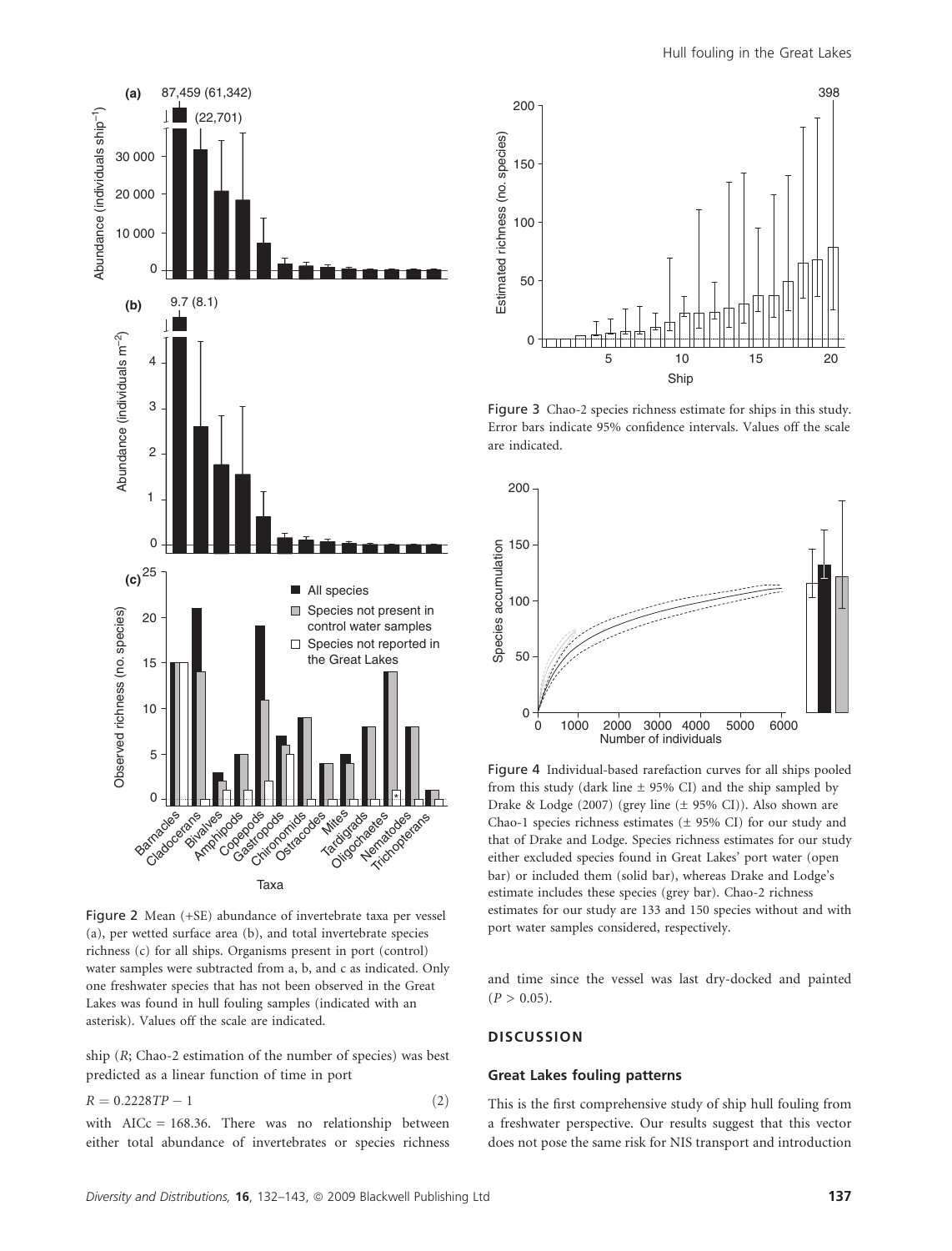

Figure 5 Sample-based rarefaction curves for underwater locations with significantly different asymptotic richness (a), Chao-2 species richness estimate (b) and average percent cover (c) for all locations across all ships in this study. The x-axis of the upper graph has been rescaled to number of individuals sampled. Dotted lines and error bars indicate 95% confidence intervals. Values off the scale are indicated. Sea-chest refers to the protective grating covering its exterior surface.

to the Great Lakes as it does in marine environments (e.g. Gollasch, 2002; Coutts & Taylor, 2004). After intensively sampling 20 ships, we did not find a single species new to the Great Lakes that had a reasonable chance of establishing a population. Although our study confirms the potential for live species to be transported via hull fouling (Gollasch, 2002; Coutts & Taylor, 2004; Ruiz & Smith, 2005), the majority of live species found were freshwater organisms already present in



Figure 6 Principal component analysis of invertebrate communities fouled on hulls of vessels sampled in the Great Lakes based on ports visited over the year prior to sampling. Geographical identities represent total (black open symbols) and maximum (black solid symbols) residence time of vessels in port in that region over the preceding year. Variables related to fouling extent are indicated with grey crosses. Other variables are indicated with grey triangles. Last painted and last dry-dock refer to times since application of an antifouling agent and since the vessel was removed from the water for maintenance; speed refers to the vessels' reported cruising speed; % cover barnacles refers to total percent cover of barnacles on the ship. Percentage of the total variance explained along the first and second PCA axes is indicated.

the Great Lakes. We suspect that these species were picked up by ships as they travelled through the St. Lawrence Seaway and Lakes Ontario and Erie. The only exception is the presence of live specimens of the marine amphipod M. obtusatus. Although some marine amphipods can tolerate exposure to freshwater for some time, there is no chance of M. obtusatus establishing a population in a freshwater environment (J. Thomas, pers. comm.).

The only freshwater species found that is new to the Great Lakes was the oligochaete A. onegensis. We detected only one dead individual from one ship. This species likely has a low invasion risk because of low inoculum and its poor condition upon collection. This species' only North American report is from Alaska (Holmquist, 1974); it was first described for Lake Onega, in Northwest Russia, which was visited 129 days earlier by the vessel on whose hull it was found in the Great Lakes (Hrabe, 1962). Lake Onega is part of the extensive shipping canal system that links the Caspian Sea with the Baltic Sea; many vessels entering the Great Lakes originate in the Baltic Sea region (Colautti et al., 2003).

The presence of non-indigenous freshwater species on the hull of a transoceanic ship is probably limited by the stresses of transit across the ocean. In addition to the sheer forces from the ship's movement and scarcity of food (Ruiz & Smith, 2005), organisms attached to the exterior surfaces of ships have to endure high salinity and wide temperature fluctuations (Coutts, 1999; Davidson et al., 2006). Nevertheless, there are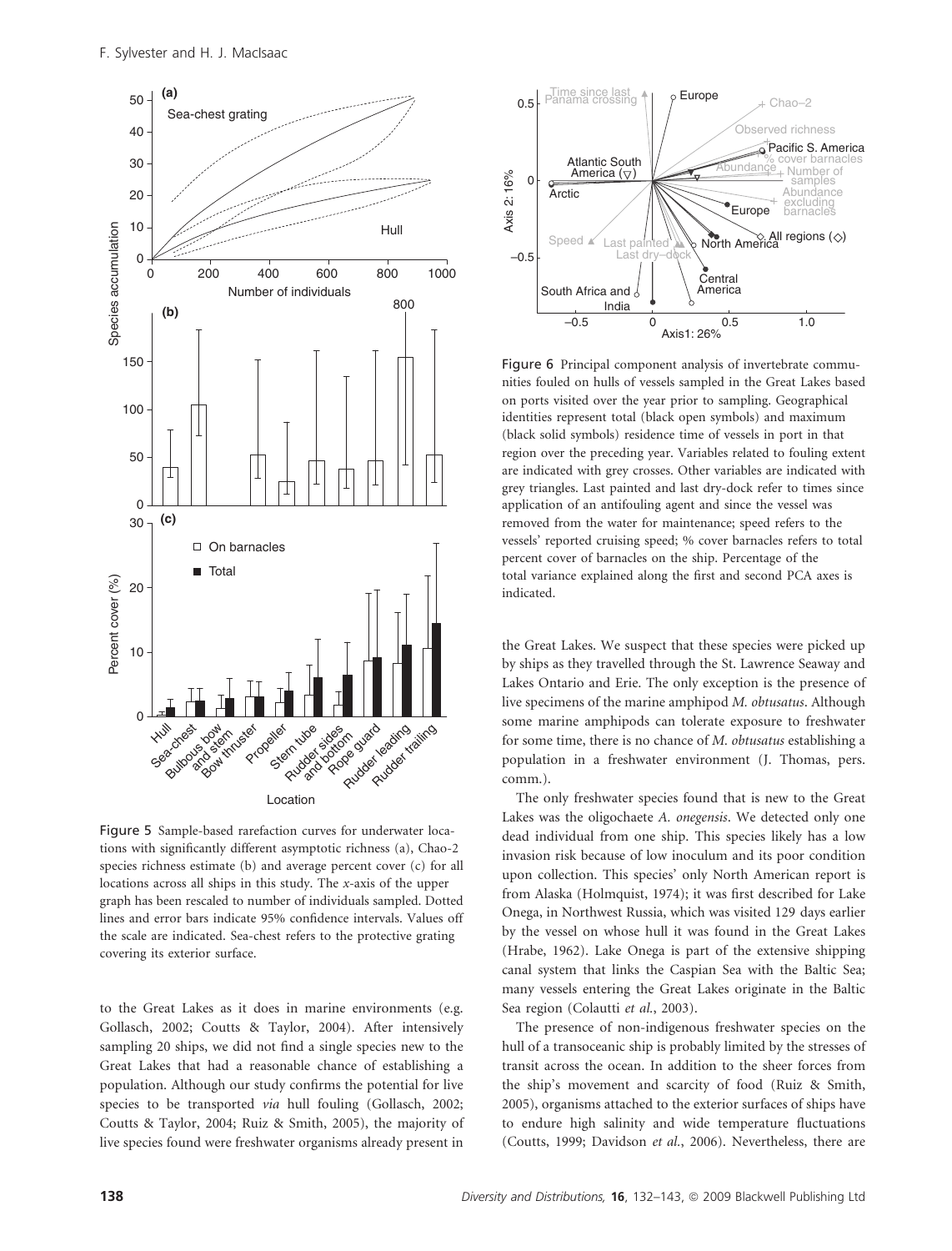species that can tolerate a wide range of salinities. Several freshwater and brackish-water species, mainly amphipods, mysid shrimps and bivalves were found to survive high salinities for over 48 h in laboratory experiments (Santagata et al., 2008; Ellis & MacIsaac, 2009). Some of these species were detected in our samples (e.g. G. tigrinus and D. r. bugensis); however, none of them are new to the Great Lakes. Whether dreissenid mussels could tolerate exposure to open-ocean water would likely depend on trip duration, water temperature and the animal's respiration requirements. Furthermore, almost all of the dreissenid mussels collected were  $\leq 2$  mm, indicating that they were recent settlers on the hull and possibly produced in the Great Lakes. Notwithstanding this, the presence in our hull fouling samples of established NIS, whose presence in the Great Lakes has been attributed to ballast water (Ricciardi, 2006), indicates a possible role for hull fouling. Although freshwater invaders found in the present study were not detected in other hull fouling surveys in North America (Ruiz & Smith, 2005; Davidson et al., 2006), hull fouling on transported pleasure craft has been attributed with colonization of Ireland by zebra mussels (Minchin et al., 2006). Given available evidence, we are unable to determine if any of the aforementioned species entered the lakes attached to ship hulls, or whether they are contaminants that fouled the vessels as they moved through the Great Lakes.

An earlier hull fouling study raised an alarm regarding the risk for intercontinental transport of NIS to the Great Lakes (Drake & Lodge, 2007). Our results are not consistent with this possibility, but rather suggest that the ship sampled by Drake and Lodge represents an extreme case of hull fouling. The total propagule load carried by that ship, estimated at  $\sim$ 1.17  $\times$  10<sup>6</sup> organisms, was higher than all but our most densely fouled vessel (Table 1). The Drake and Lodge ship was relatively small  $(5200 \text{ m}^2$  underwater surface area) as compared with the vessels sampled here (mean  $6756 \text{ m}^2$ ), thus it had a much higher density (225 individuals  $m^{-2}$ ) of fouling organisms than even our most heavily fouled ship (215 individuals  $m^{-2}$ ). On average, ships in our study carried a total potential inoculum, an order of magnitude lower than Drake & Lodge's (2007) vessel.

Our species richness patterns parallel the species abundance patterns. Drake & Lodge (2007) found more species than we observed on any single ship. Using pooled sample data for all ships, our Chao-1 richness estimates for samples with (133) and without (115) port water species considered were not significantly different from the Drake & Lodge (2007) value (122), which also would have included port water species. Our species accumulation curve for all ships considered together (Fig. 4) also was lower than that of Drake & Lodge (2007), perhaps reflecting that their vessel experienced two prolonged stays in port – including in a Peruvian port – before it entered the Great Lakes. Our PCA analysis identified vessels with histories of operation in Pacific waters of South America as being particularly vulnerable to fouling infestations (Fig. 6). We agree with Drake & Lodge (2007) that atypical cases pose the greatest invasion risk, and their ship likely represents one of these examples. With the exception of two copepod species, their study did not find any freshwater species new to the Great Lakes. That finding is consistent with our observations and indicates that the introduction risk posed to the Great Lakes by hull fouling on transoceanic ships is very limited.

#### Comparison with other introduction vectors

Mid-ocean ballast water exchange has been mandatory since 1993 for all ships entering the Great Lakes in ballast that seek to discharge water into the lakes (US Coast Guard, 1993). This regulation was extended in both Canada (2006) and the USA (2008) to include vessels entering the lakes with only residual water and sediments in their ballast tanks. These regulations appear to have dramatically reduced the scale of ballast water as a potential introduction vector (H.J. MacIsaac, unpublished data). Nevertheless, this vector still appears to pose a greater risk of introducing NIS than does hull fouling (Fig. 7), primarily owing to a higher degree of environmental matching.

#### Comparison with marine studies

A larger number of studies have addressed hull fouling in the marine environment. We observed an average of 1.5% of hull surfaces fouled, which is roughly comparable to 0.5% cover on container vessels (Ruiz & Smith, 2005), but much lower than that observed on recreational (up to 40%; Floerl et al., 2005; Ashton et al., 2006) and commercial vessels (up to 45%; Gollasch, 2002; Coutts & Taylor, 2004). Heavy fouling is not a



Figure 7 Estimated invertebrate propagule loads transported to the Great Lakes via hull fouling (solid bars), residual sediment (open bars) and residual ballast water (grey bars). Hull fouling data are from this study, whereas residual sediment and ballast data were derived from Duggan *et al.* (2005). FW = freshwater,  $BW = brackish-water$ ,  $NIS = non-indigenous species$ .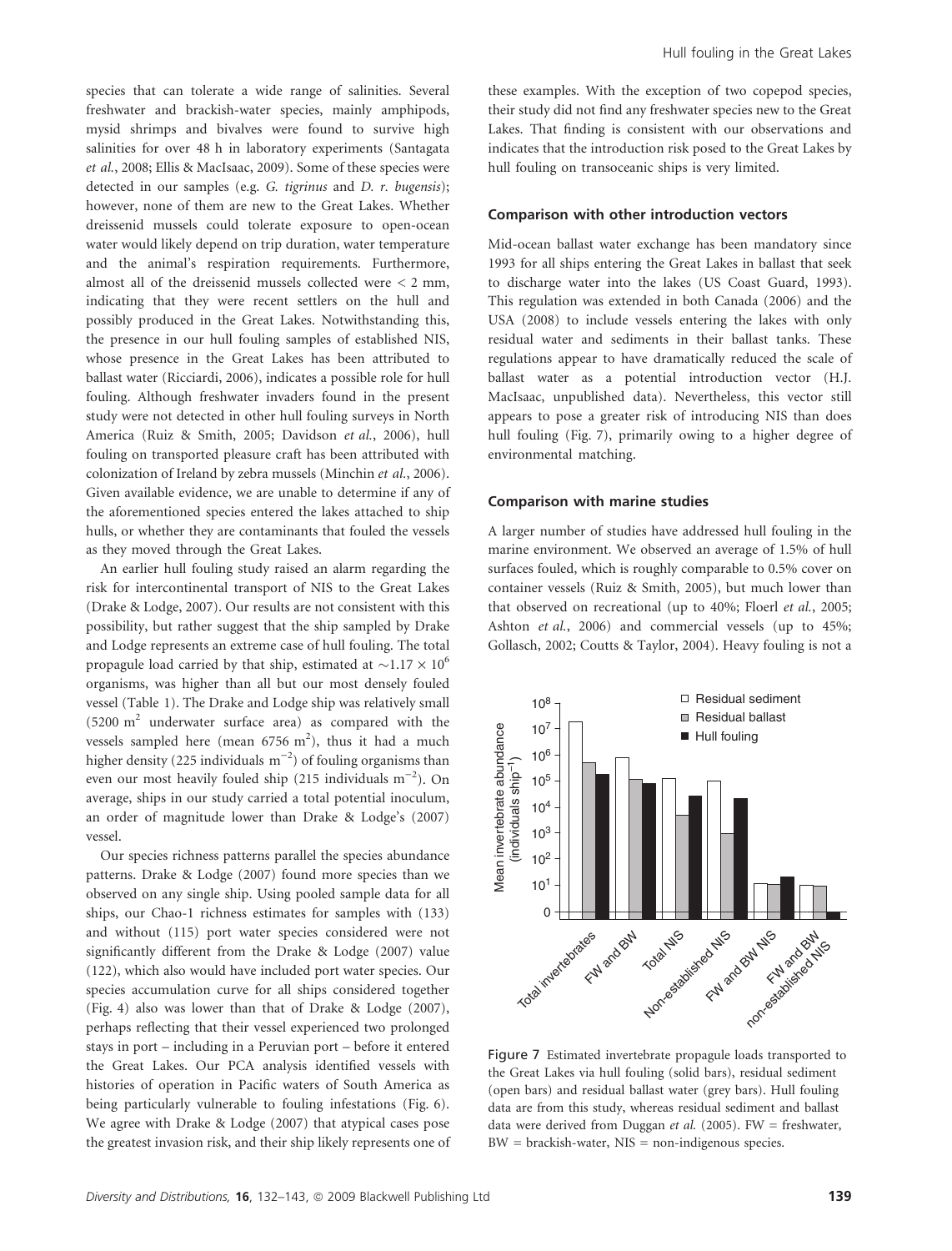prerequisite for high invasion risk, as large number of organisms can be transported into a busy port by vessels even if fouling is not extensive so long as the ships are large and numerous (Floerl et al., 2009). Gollasch (2002) found that hull fouling was the top vector overall for introduction of species into the North Sea, and was much more important than ballast. The number of hull fouling species found per ship in that study was comparatively modest (maximum 15), as compared with up to 36 taxa in our study and 74 in Drake & Lodge's (2007) study. Furthermore, our study found that estimated richness on large commercial vessels can be several times higher than the observed richness, even with intensive sampling. These findings confirm the potential importance of hull fouling as an introduction vector in the marine environment (Gollasch, 2002).

It is still not clear why some vessels are more heavily fouled than others. Both total abundance and species richness were unrelated to time since last application of antifouling paint and time since dry-dock (Fig. 6), which is inconsistent with the work of Coutts (1999). Coutts (1999) also determined that typical sailing speed was inversely related to fouling, which is consistent with our observations (Fig. 6, equation 1) and with those of Ruiz & Smith (2005). Marine container ships achieve typical sailing speeds of 21–24 knots (Ruiz & Smith, 2005), far faster than the ships sampled by us (13–14.3 knots). All things being equal, faster speed should result in lower fouling intensity owing to increased hydrodynamic drag.

Most previous studies have shown weak relationships between hull fouling and voyage history. While this usually resulted from low sample size, our results indicate that management of biofouling risk cannot rest on antifouling paints alone, but must consider factors related to operational patterns such as time in port (Coutts, 1999; Ruiz & Smith, 2005) and sailing routes (Coutts & Taylor, 2004). Shipping routes seem to play a central role in the development of fouling communities. For example, we observed a distinct negative correlation between fouling intensity and time spent operating in high latitude waters, and a positive correlation with time spent in ports on the Pacific coast of South America (Fig. 6). Ice scouring has been shown to remove both fouling communities and antifouling coatings (Lewis et al., 2004; Lee & Chown, 2007).

Time spent in port over the last year has been identified as an important determinant of fouling both in marine studies (Coutts, 1999; Ruiz & Smith, 2005) and in our study on the Great Lakes (Fig. 6, equations 1 and 2). Once species begin to accumulate on the hull, positive feedback may accelerate additions of new species. Dense biofouling cover of macroalgae, tunicates and large mussels may provide structural habitat complexity that can partially account for the relatively high diversity and abundance observed in some marine studies (e.g. Gollasch, 2002; Coutts & Taylor, 2004; Floerl et al., 2005). We never observed this degree of fouling intensity on vessels visiting the Great lakes, possibly because of the negative effects of switching between different salinity regimes on biofouling communities (Davidson et al., 2006). However, we did observe a strong relationship between barnacle cover and non-barnacle richness and abundance. Barnacles thus have the potential to facilitate transport of NIS through provision of complex habitat (van Overdijk et al., 2003).

# Fouling patterns on the hull

Previous studies have shown that hull fouling is not evenly distributed across the hull (Coutts & Taylor, 2004; Ruiz & Smith, 2005). Studies quantifying the amount of hull fouling in specific locations have found the existence of niche areas very heavily fouled (Coutts & Taylor, 2004). Our data indicate fouling intensity is greatest in the stern section of vessels (Davidson et al., 2008), including both edges of the rudder and the rope guard. Our data indicate that the leading edge of the rudder and sea-chest grating have the potential to transport relatively large numbers of species (Fig. 5). In particular, seachest grating appears to be a hot-spot for hull fouling diversity even though average percent cover is low (Fig. 5). Sea-chests have been identified as protected locations posing a high biosecurity risk in terms of the potential to transfer NIS across countries (Coutts et al., 2003; Coutts & Dodgshun, 2007). Coutts & Dodgshun (2007) found 150 different taxa, of which 10% were non-established NIS and 15% introduced NIS, inside the sea-chests of 42 vessels operating in New Zealand. We found 50 taxa on sea-chest grates of 20 vessels. Considering that we did not sample inside sea-chests, we predict that our survey has underestimated both the abundance and diversity of fouling organisms.

#### Conclusion and next steps

Hull fouling associated with international shipping does not seem to be a strong vector for NIS introduction into freshwater ecosystems, and is not a management priority in the Great Lakes. Hull fouling seems to pose a lesser risk than ballast water vectors in freshwater habitats mainly because of lack of environmental match, but still has a considerable potential for transport of large numbers of organisms and species (see Lockwood et al., 2009). Factors associated with operational patterns and shipping routes may equal or exceed in importance hull husbandry as a determinant of the development of fouling communities on large, transoceanic vessels.

As a next step, the relationship between fouling extent and variables relating to the ship's travel and maintenance history should be explored further on a larger number of vessels and regions, to provide tools for large-scale risk assessment of this vector.

# ACKNOWLEDGEMENTS

We thank the shipping companies, crews and the Shipping Federation of Canada that provided access to vessels, and Colin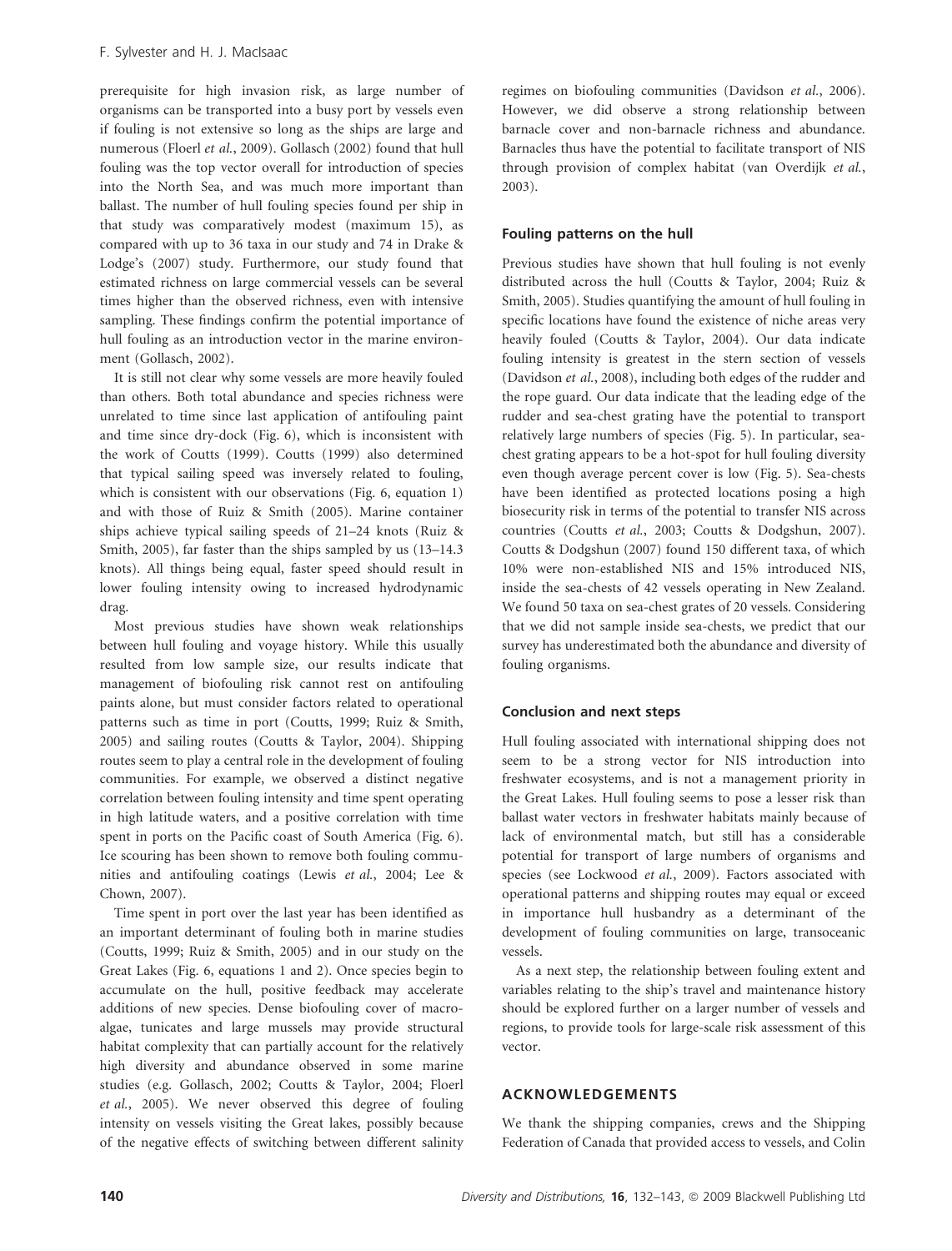van Overdijk, Capt. Phil Jenkins and divers for facilitating sampling. We are grateful for assistance with taxonomic identifications by Dale Calder, James Carlton, Jan Ciborowski, Anne Cohen, Jeffery Cordell, Stanley Dodson, Christer Erséus, Ryan Fisher, Beverly Hymes, Patrick Hudson, Harry Lee, Rosalie Maddocks, André Martel, Fábio Bettini Pitombo, Ian Smith, James Thomas, Paul Valentich-Scott and Herb Vandermeulen. Jim Muirhead, Anne Chao and Robert Colwell provided assistance with the statistical analyses, while Johanna Bradie provided edits and comments on the manuscript. Funding for this study was provided by NSERC's Canadian Aquatic Invasive Species Network, Ontario Ministry of Natural Resources, and by a DFO invasive species research chair and NSERC Discovery Grant to HJM. We are grateful to Oliver Floerl and two anonymous referees for helpful comments on the manuscript.

# **REFERENCES**

- Ashton, G.V., Boos, K., Shucksmith, R. & Cook, E.J. (2006) Risk assessment of hull fouling as a vector for marine nonnatives in Scotland. Aquatic Invasions, 1, 214–218.
- Burnham, K.P. & Anderson, D.R. (2004) Multimodel inference. Understanding AIC and BIC in model selection. Sociological Methods and Research, 33, 261–304.
- Carlton, J.T. (1985) Transoceanic and interoceanic dispersal of coastal marine organisms: the biology of ballast water. Oceanography and Marine Biology: An Annual Review, 23, 313–371.
- Carlton, J.T. & Hodder, J. (1995) Biogeography and dispersal of coastal marine organisms: experimental studies on a replica of a 16th century sailing vessel. Marine Biology, 121, 721–730.
- Chao, A. (1987) Estimating the population size for capturerecapture data with unequal catchability. Biometrics, 43, 783– 791.
- Chao, A. & Shen, T.J. (2003) User's Guide for Program SPADE (species prediction and diversity estimation). Updated August 2008. Available at: http://chao.stat.nthu.edu.tw/.
- Chao, A. & Shen, T.J. (2006) SPADE version 3.1. Available at: http://chao.stat.nthu.edu.tw/.
- Colautti, R.I. & MacIsaac, H.J. (2004) A neutral terminology to define 'invasive' species. Diversity and Distributions, 10, 135– 141.
- Colautti, R.I., Niimi, A.J., van Overdijk, C.D.A., Mills, E.L., Holeck, K. & MacIsaac, H. (2003) Spatial and temporal analysis of transoceanic shipping vectors to the Great Lakes. Invasive species: vectors and management strategies (ed. by G.M. Ruiz and J.T. Carlton), pp. 227–246, Island Press, Washington.
- Coutts, A.D.M. (1999) Hull fouling as a modern vector for marine biological invasions: investigation of merchant vessels visiting northern Tasmania. MSc Thesis, Australian Maritime College, Launceston.
- Coutts, A.D.M. & Dodgshun, T.J. (2007) The nature and extent of organisms in vessel sea-chests: a protected mechanism for marine bioinvasions. Marine Pollution Bulletin, 54, 875–886.
- Coutts, A.D.M. & Taylor, M.D. (2004) A preliminary investigation of biosecurity risks associated with biofouling on merchant vessels in New Zealand. New Zealand Journal of Marine and Freshwater Research, 38, 215–229.
- Coutts, A.D.M., Moore, K.M. & Hewitt, C.L. (2003) Ships' sea-chests: an overlooked transfer mechanism for nonindigenous marine species? Marine Pollution Bulletin, 46, 1504–1515.
- Davidson, I.C., Sytsma, M.D. & Ruiz, G.M. (2006) Preliminary investigations of biofouling of ships' hulls: nonindigenous species investigations in the Columbia River. Final report April 2006. U.S. Coast Guard Research and Development Center, New London, CT.
- Davidson, I.C., McCann, L.D., Fofonoff, P.W., Sytsma, M.D. & Ruiz, G.M. (2008) The potential for hull-mediated species transfers by obsolete ships on their final voyages. Diversity and Distributions, 14, 518–529.
- Drake, J.M. & Lodge, D.M. (2007) Hull fouling is a risk factor for intercontinental species exchange in aquatic ecosystems. Aquatic Invasions, 2, 127–137.
- Duggan, I.C., van Overdijk, C.D.A., Bailey, S.A., Jenkins, P.T., Limén, H. & MacIsaac, H.J. (2005) Invertebrates associated with residual ballast water and sediments of cargo-carrying ships entering the Great Lakes. Canadian Journal of Fisheries and Aquatic Sciences, 62, 2463–2474.
- Ellis, S. & MacIsaac, H.J. (2009) Salinity tolerance of Great Lakes invaders. Freshwater Biology, 54, 77–89.
- Evans, S.M., Birchenough, A.C. & Brancato, M.S. (2000) The TBT ban: out of the frying pan into the fire? Marine Pollution Bulletin, 40, 204–211.
- Farrapeira, C.M.R., Melo, A.V.O.M., Barbosa, D.F. & Silva, K.M.E. (2007) Ship hull fouling in the Port of Recife, Pernambuco. Brazilian Journal of Oceanography, 55, 207– 221.
- Floerl, O., Inglis, G.J. & Hayden, B.J. (2005) Risk-based predictive tool to prevent accidental introductions of nonindigenous marine species. Environmental Management, 35, 765–778.
- Floerl, O., Inglis, G.J., Dey, K. & Smith, A. (2009) The importance of transport hubs in stepping-stone invasions. Journal of Applied Ecology, 46, 37–45.
- Fofonoff, P.W., Ruiz, G.M., Steves, B. & Carlton, J.T. (2003) In ships or on ships? Mechanisms of transfer and invasion for non-native species to the coasts of North America. Invasive species: vectors and management strategies (ed. by G.M. Ruiz and J.T. Carlton), pp. 152–182, Island Press, Washington, DC.
- Godwin, L.S. (2003) Hull fouling of maritime vessels as a pathway for marine species invasions to the Hawaiian Islands. Biofouling, 19, 123–131.
- Gollasch, S. (2002) The importance of ship hull fouling as a vector of species introductions into the North Sea. Biofouling, 18, 105–121.
- Gollasch, S. (2007) Marine vs. freshwater invaders: is shipping the key vector for species introductions to Europe?. Invasive species: vectors and management strategies (ed. by G.M. Ruiz and J.T. Carlton), pp. 339–345, Island Press, Washington, DC.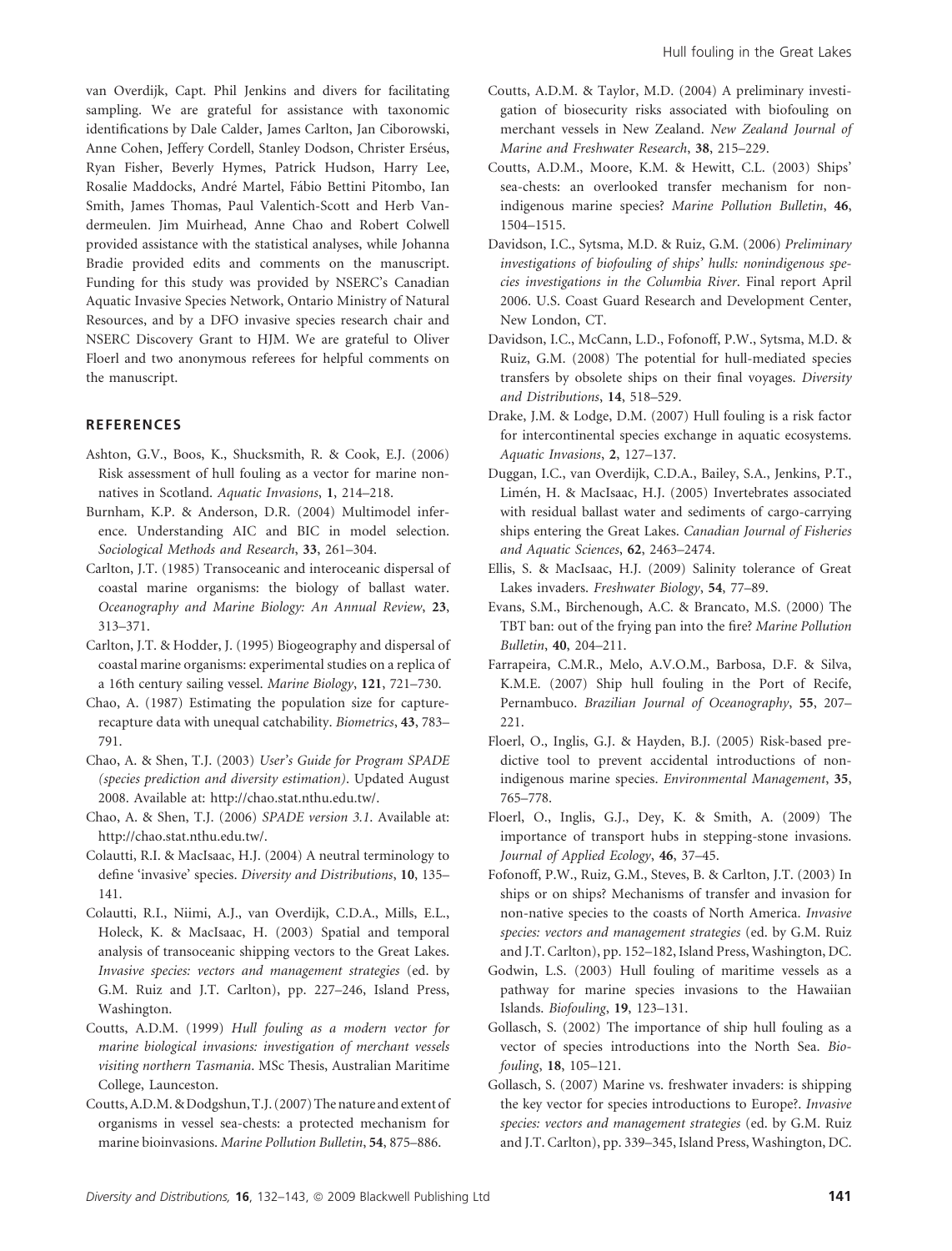- Gotelli, N.J. & Colwell, R.K. (2001) Quantifying biodiversity: procedures and pitfalls in the measurement and comparison of species richness. Ecology Letters, 4, 379–391.
- Gotelli, N.J. & Entsminger, G.L. (2006) Ecosim: null models software for ecology, Version 7. Acquired Intelligence Inc. and Kesey-Bear, Jericho, VT 05465. Available at: http://gary entsminger.com/ecosim.htm.
- Holeck, K., Mills, E.L., MacIsaac, H.J., Dochoda, M., Colautti, R.I. & Ricciardi, A. (2004) Bridging troubled waters: understanding links between biological invasions, transoceanic shipping, and other entry vectors in the Laurentian Great Lakes. BioScience, 10, 919–929.
- Holmquist, C. (1974) On Alexandrovia onegensis Hrabe from Alaska, with a revision of the Telmatodrilinae (Oligochaeta, Tubificidae). Zoologisches Jahrbuch Systematic Okologie Geographie der Tiere, 101, 249–268.
- Hrabe, S. (1962) Oligochaeta limicola from Onega Lake collected by Mr. B. M. Alexandrov. Publications of the Faculty of Science, University J. E. Purkyne, Brno, 485, 277–333 (in Russian).
- Kelly, D.W., Lamberti, G.A. & MacIsaac, H.J. (2009) The Laurentian Great Lakes as a case study of biological invasion. Bioeconomics of invasive species: integrating ecology, economics, policy and management (ed. by R.P. Keller, D.M. Lodge, M. Lewis and J.F. Shogren), pp. 205–225, Oxford University Press, Oxford.
- Lawler, J.J., Aukema, J.E., Grant, J., Halpern, B., Kareiva, P., Nelson, C.R., Ohleth, K., Olden, J.D., Schlaepfer, M.A., Silliman, B. & Zaradic, P. (2006) Conservation science: a 20 year report card. Frontiers in Ecology and the Environment, 4, 473–480.
- Lee, J.E. & Chown, S.L. (2007) Mytilus on the move: transport of an invasive bivalve to the Antarctic. Marine Ecology (Progress Series), 339, 307–310.
- Lewis, P.N., Riddle, M.J. & Hewitt, C.L. (2004) Management of exogenous threats to Antarctica and the sub-Antarctic islands: balancing risks from TBT and nonindigenous marine organisms. Marine Pollution Bulletin, 49, 999–1005.
- Lloyd's Register Fairplay (2008) World Fleet Statistics 2007. Lloyd's Register of Shipping, London.
- Lockwood, J.L., Cassey, P. & Blackburn, T.M. (2009) The more you introduce the more you get: the ole of colonization pressure and propagule pressure in invasion ecology. Diversity and Distributions, 15, 904–910.
- McEwen, G.F., Johnson, M.W. & Folsom, T.R. (1954) A statistical analysis of the performance of the Folsom plankton sample splitter, based upon test observations. Archiv fur Meteorologie, Geophysyk und Klimatologie, A7, 502–527.
- Minchin, D. & Gollasch, E. (2003) Fouling and ships' hulls: how changing circumstances and spawning events may result in the spread of exotic species. Biofouling, 19(Suppl.), 111–122.
- Minchin, D., Floerl, O., Savini, D. & Occhipinti-Ambrogi, A. (2006) Small craft and the spread of exotic species. The Ecology of Transportation: Managing Mobility for the

Environment (ed. by J. Davenport and J.L. Davenport), pp. 99–118, Springer, Dordretch.

- Molnar, J.L., Gamboa, R.L., Revenga, C. & Spalding, M.D. (2008) Assessing the global threat of invasive species to marine biodiversity. Frontiers in Ecology and the Environment, 6, 485–492.
- van Overdijk, C.D.A., Grigorvich, I.A., Mabee, T., Ray, W.J., Ciborowski, J.J.H. & MacIsaac, H.J. (2003) Microhabitat selection by the invasive amphipod Echinogammarus ischnus and native Gammarus fasciatus in laboratory experiments and in Lake Erie. Freshwater Biology, 48, 567–578.
- Ricciardi, A. (2006) Patterns of invasion in the Laurentian Great Lakes in relation to changes in vector activity. Diversity and Distributions, 12, 425–433.
- Ruiz, G.M. & Carlton, J.T. (2003) Invasion vectors: a conceptual framework for management. Invasive species: vectors and management strategies (ed. by G.M. Ruiz and J.T. Carlton), pp. 459–504, Island Press, Washington, DC.
- Ruiz, G.M. & Smith, G. (2005) Biological study of container vessels at the port of Oakland. Final report, 155 pages. Submitted to the Port of Oakland by G.M. Ruiz and G. Smith, Smithsonian Environmental Research Center, Edgewater. Available at: http://www.serc.si.edu.
- Santagata, S., Gasiūnaite, Z.R., Verling, E., Cordell, J.R., Eason, K., Cohen, J.S., Bacela, K., Quilez-Badia, G., Johengen, T.H., Reid, D.F. & Ruiz, G.M. (2008) Effect of osmotic shock as a management strategy to reduce transfers of nonindigenous species among low-salinity ports by ships. Aquatic Invasions, 3, 61–76.
- US Coast Guard (1993) Ballast water management for vessels entering the Great Lakes. Code of federal regulations 33-CFR Part 151.1510. The U.S. Government Printing Office. Available at: http://www.gpoaccess.gov (accessed 6 November 2009).
- World Trade Organization (2008) International Trade Statistics 2008. Available at: http://www.wto.org.

# SUPPORTING INFORMATION

Additional Supporting Information may be found in the online version of this article:

Appendix S1 Hull fouling invertebrate specimens identified to species. Freshwater and brackish-water non-indigenous species (NIS) that have not been reported in the Great Lakes are indicated with an asterisk. Habitat codes:  $F =$  freshwater,  $M =$  marine,  $E =$  estuarine. Port water samples were collected directly adjacent to the ship at the time of hull surveys.

Appendix S2 Hull fouling specimens not identified to species. Codes as per Appendix S1.  $P =$  present, but not quantified.

Please note: Wiley-Blackwell are not responsible for the content or functionality of any supporting materials supplied by the authors. Any queries (other than missing material) should be directed to the corresponding author for the article.